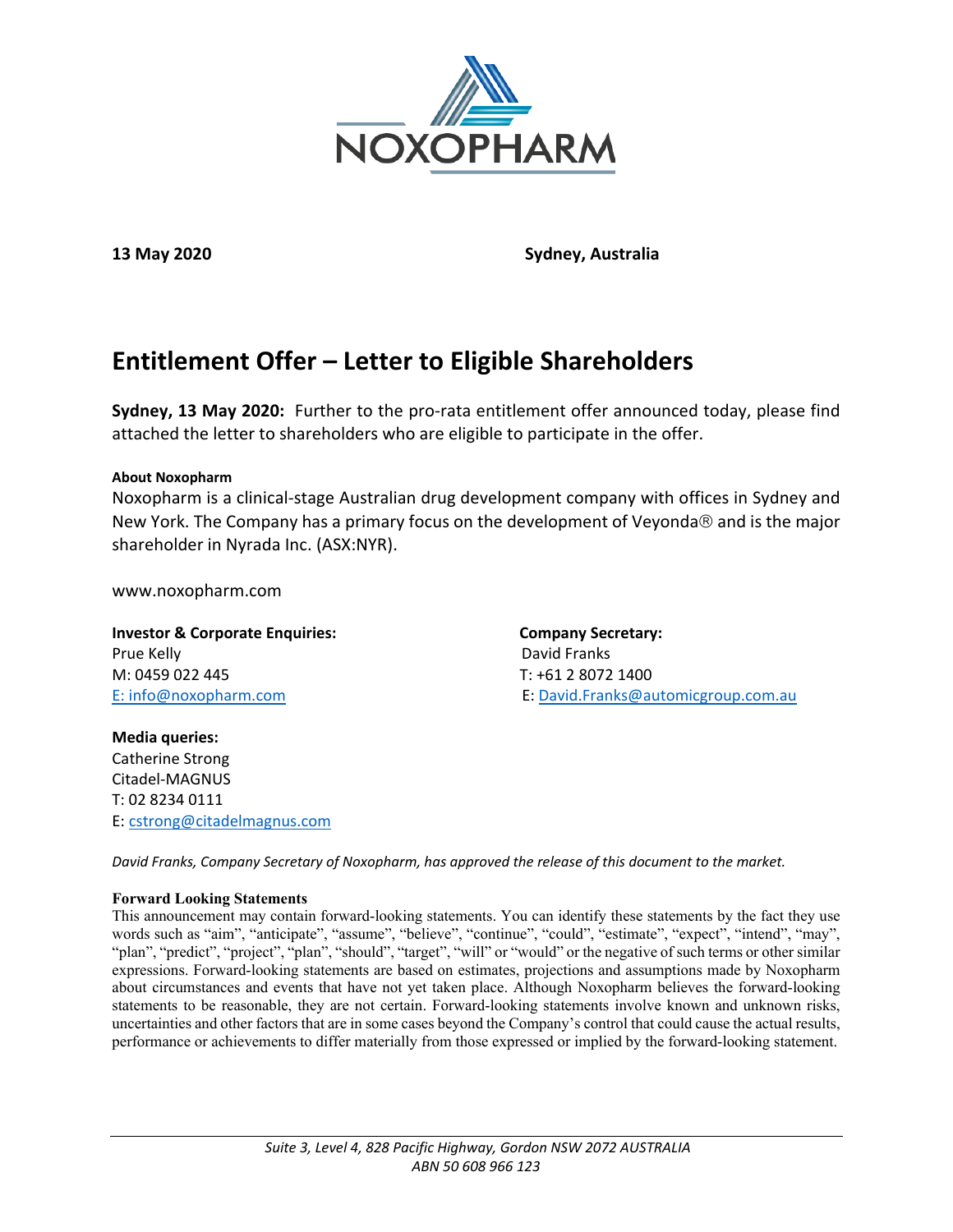

13 May 2020

Dear Shareholder

#### **NON-RENOUNCEABLE RIGHTS ISSUE**

#### **NON-RENOUNCEABLE PRO-RATA ENTITLEMENTS ISSUE**

Noxopharm (ASX: NOX) today announced it will undertake a 1 for 2.5 fully underwritten, pro-rata entitlement offer ("Entitlement Offer") of new fully paid ordinary shares in the Company ("New Shares") at an Offer Price of \$0.13 cents per share to raise up to \$7.9 million in new equity, with participating shareholders to receive 1 new \$0.30, 3 year Option for every 3 new Shares purchased. It is intended that the Prospectus will be lodged with ASX and ASIC today.

This is being sent to you because you are registered as a shareholder in the Company with an address in Australia or New Zealand. You are therefore eligible to participate in the Entitlement Offer.

Canaccord Genuity (Australia) Limited is Lead Manager and Underwriter to the Entitlement Offer.

# **The Offer Price of \$0.13 represents a discount of 33% to the 15-day VWAP at the close of trading on Wednesday 6 th May 2020, the last trading day of NOX shares prior to issue of the prospectus.**

#### **Use of Funds**

The Company will use the funds primarily for its ongoing oncology programs, but with a growing investment in its recently-recognised opportunity in the treatment of septic shock, particularly as it applies to infection with the SARS-CoV-2 and influenza viruses.

Other than meeting working capital costs of the Company and the costs of the Entitlement Offer, funding will be applied to:

- preparation for commencement in early 2021 of the DARRT-2 Phase 2b clinical trial of Veyonda® in late stage prostate cancer patients;
- completion of the Company's LuPIN Phase 2 trial, currently in its final stages; and
- initiation of a study in the U.S. and other territories testing the ability of Veyonda® to block the development of septic shock syndrome in patients with COVID-19.

The Entitlement Offer is being been made to all shareholders who are registered with the Company'sshare registry as at 7.00pm (Sydney time) on 20 May 2020 **and who have a registered address in Australia or New Zealand.** 

## **Details of Entitlement Offer**

Under the Entitlement Offer, Eligible Shareholders (defined below) are being offered the opportunity to subscribe for 1 new Share for every 2.5 existing Shares (Entitlement) held as at 7.00 pm AEST on 20 May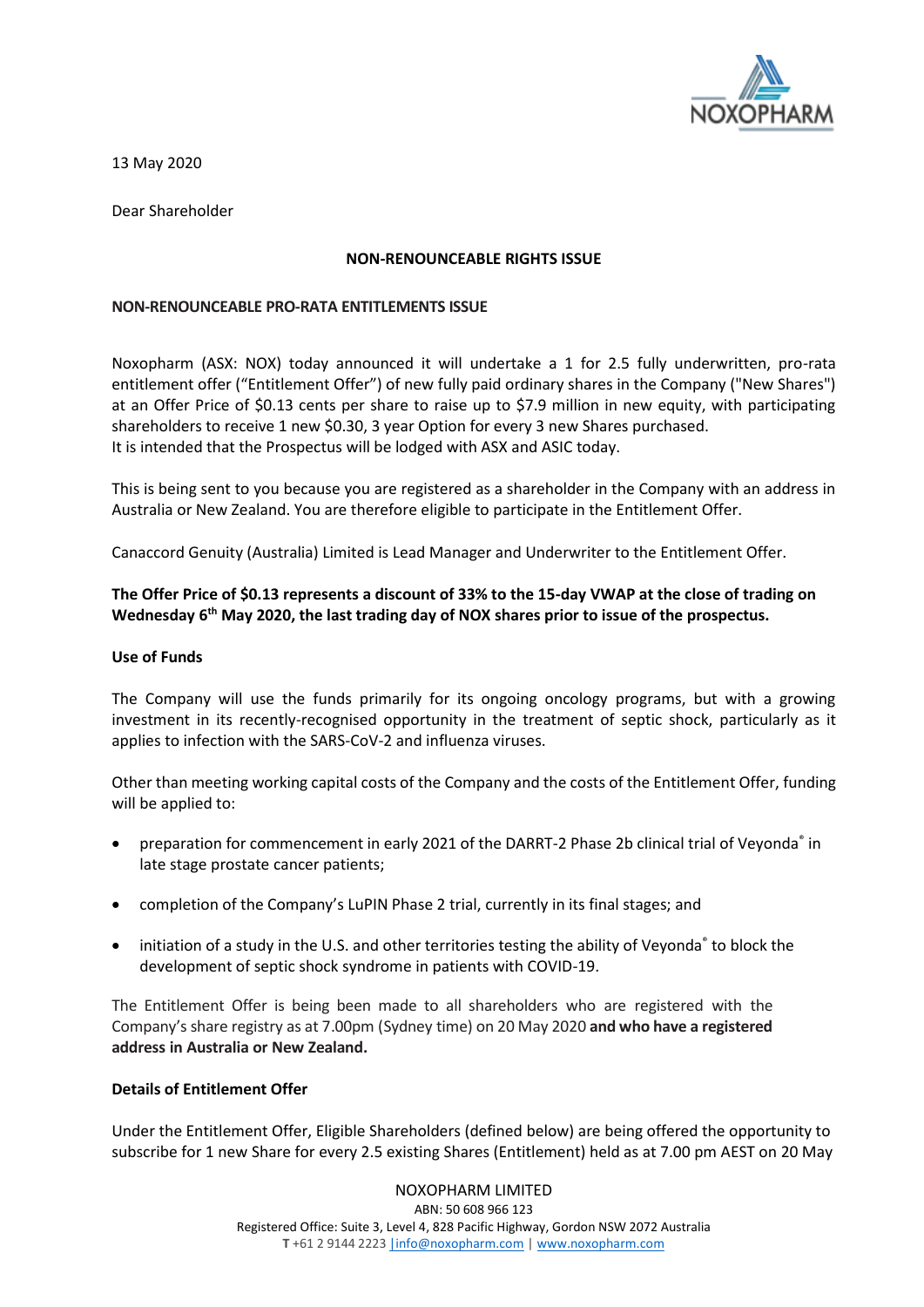

2020 (Record Date) at an offer price of A\$0.13 per new Share. Entitlements under the offer are not tradeable.

Participating shareholders will also receive 1 new listed Option for every 3 new Shares purchased, with an exercise price of \$0.30, and a term of three years from issue date.

Up to 60,914,458 new Shares and up to 20,304,819 new Options will be issued to participating shareholders under the Entitlement Offer. Shares issued under the Entitlement Offer will rank equally with existing Shares as at their date of issue.

The Entitlement Offer has been fully underwritten by Canaccord Genuity (Australia) Limited.

More details regarding the underwriting are in the announcement made today to the ASX and will be in the Prospectus when it is lodged today.

Sub-underwriters to Canaccord in relation to the Entitlement Offer will be issued one new Option for every three shares underwritten, exercisable at \$0.30 with a three-year term, subject to shareholder approval. The maximum number of Sub-Underwriter options issuable is 20,304,819. The Underwriter will receive 5,000,000 options.

Noxopharm intends to call an Extraordinary General Meeting of shareholders following completion of the Entitlement Offer to seek shareholder approval of the Lead Manager options and Sub-Underwriter options. The Company may seek listing of the Underwriter and Sub-Underwriter options following shareholder approval and issuance of the options.

Underwriter and Sub-Underwriter options will be the same class as options issued to shareholders under the Entitlement Offer.

The maximum number of shares issuable under the Entitlement Offer is 60,914,458. The maximum number of options (exercisable at \$0.30 with a three-year term) issuable under the Entitlement Offer is 45,609,638, being:

- up to 20,304,819 new Options to shareholders;
- up to 20,304,819 Sub-Underwriter Options; and
- 5,000,000 Underwriter Options.

The table below shows the number of NOX ordinary shares and options outstanding before and after completion of the Entitlement Offer:

|                                  | On issue prior to<br><b>Entitlement Offer</b> | Issued under<br><b>Entitlement Offer</b> | On issue after<br>completion of<br><b>Entitlement Offer</b> |  |
|----------------------------------|-----------------------------------------------|------------------------------------------|-------------------------------------------------------------|--|
| NOX ordinary shares              | 152,286,146                                   | 60,914,458                               | 213,200,604                                                 |  |
| Options (all classes)            | 30,814,617                                    | 45,609,638*                              | 76,424,255*                                                 |  |
| *Approximate subject to rounding |                                               |                                          |                                                             |  |

Option numbers stated above are approximate and subject to rounding of individual shareholder option entitlements.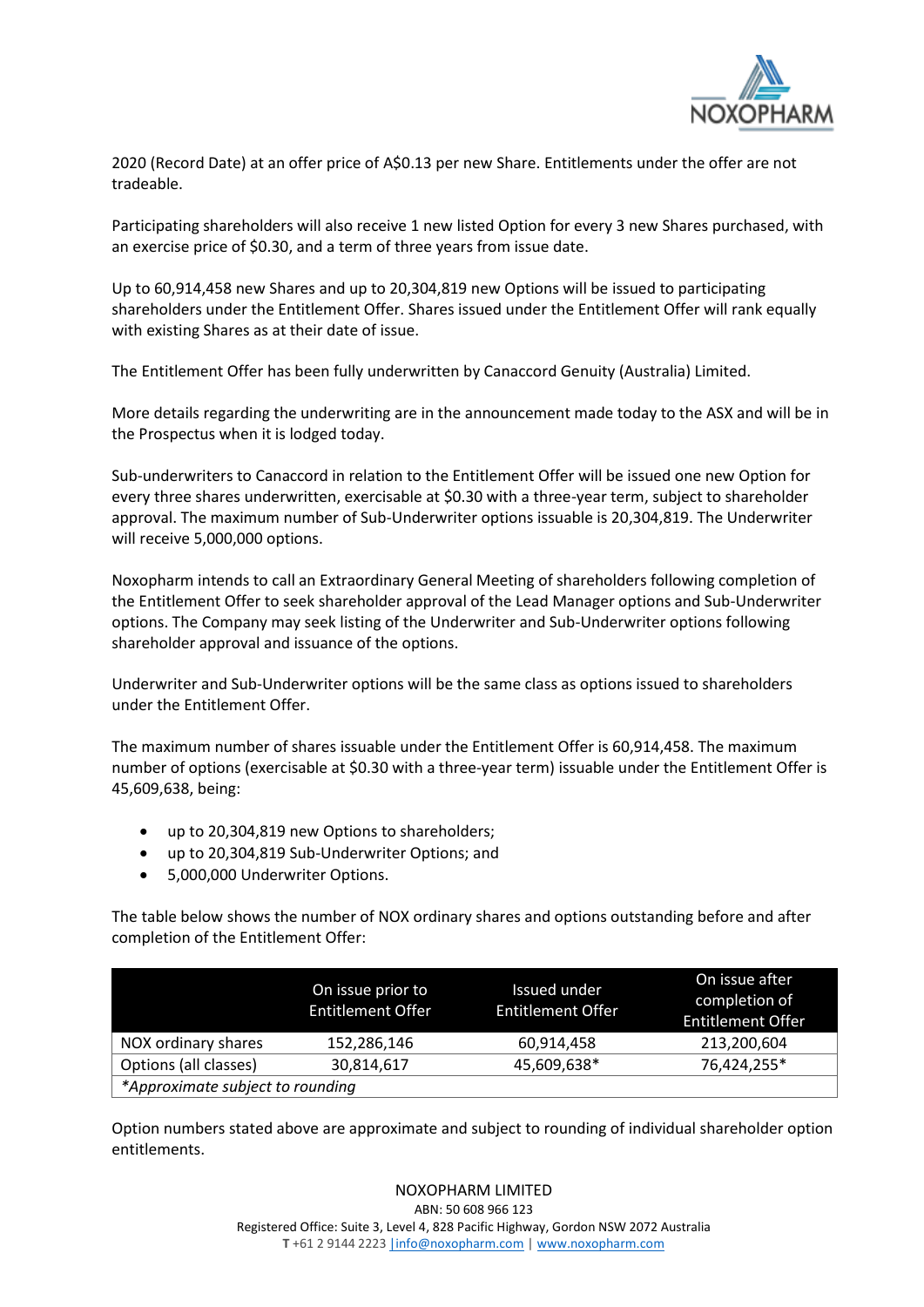

# **Eligibility to participate in Entitlement Offer**

The Entitlement Offer is made to Eligible Shareholders, being Shareholders who:

- are registered as a holder of Shares as at the Record Date;
- have a registered address on the Register in Australia or New Zealand or are otherwise eligible under all applicable securities laws to receive an offer to subscribe for New Shares under the Entitlement Offer; and
- are not in the United States and is not acting for the account or benefit of a person in the United States.

| Event                                                   | Date         |
|---------------------------------------------------------|--------------|
| Lodgement of Prospectus with ASIC and ASX               | 13 May 2020  |
| Ex Date                                                 | 19 May 2020  |
| Record Date                                             | 20 May 2020  |
| Anticipated despatch of Prospectus and Application      | 21 May 2020  |
| Forms                                                   |              |
| <b>Entitlement Offer Opening Date</b>                   | 21 May 2020  |
| <b>Entitlement Offer Closing Date</b>                   | 11 June 2020 |
| New Shares quoted on deferred settlement basis          | 12 June 2020 |
| Issue of New Shares and grant of New Options            | 18 June 2020 |
| Anticipated date for despatch of holding statements for | 18 June 2020 |
| New Shares and New Options                              |              |
| Anticipated trading of quotation of New Shares and New  | 19 June 2020 |
| Options on ASX and trading commences                    |              |

#### **Indicative Timetable**

The Directors reserve the right to change the timetable or not to proceed with the whole or part of the Entitlement Offer any time prior to allotment and issue of the New Shares. In that event, any payments received for applications under the Entitlement Offer will be returned in full without interest.

## **How to apply for New Shares**

If you wish to take up all or part of your Entitlement, you must:

- complete and submit the personalised Application Form attaching to or accompanying the Prospectus (or a printed copy of the personalised Application Form attached to the electronic version of the prospectus), in accordance with the instructions on that form; and
- mail or email your completed Application Form together with bank confirmation of electronic funds transfer of the relevant Application Money into the Company's bank account (as detailed in your personalised Application Form), to the following address: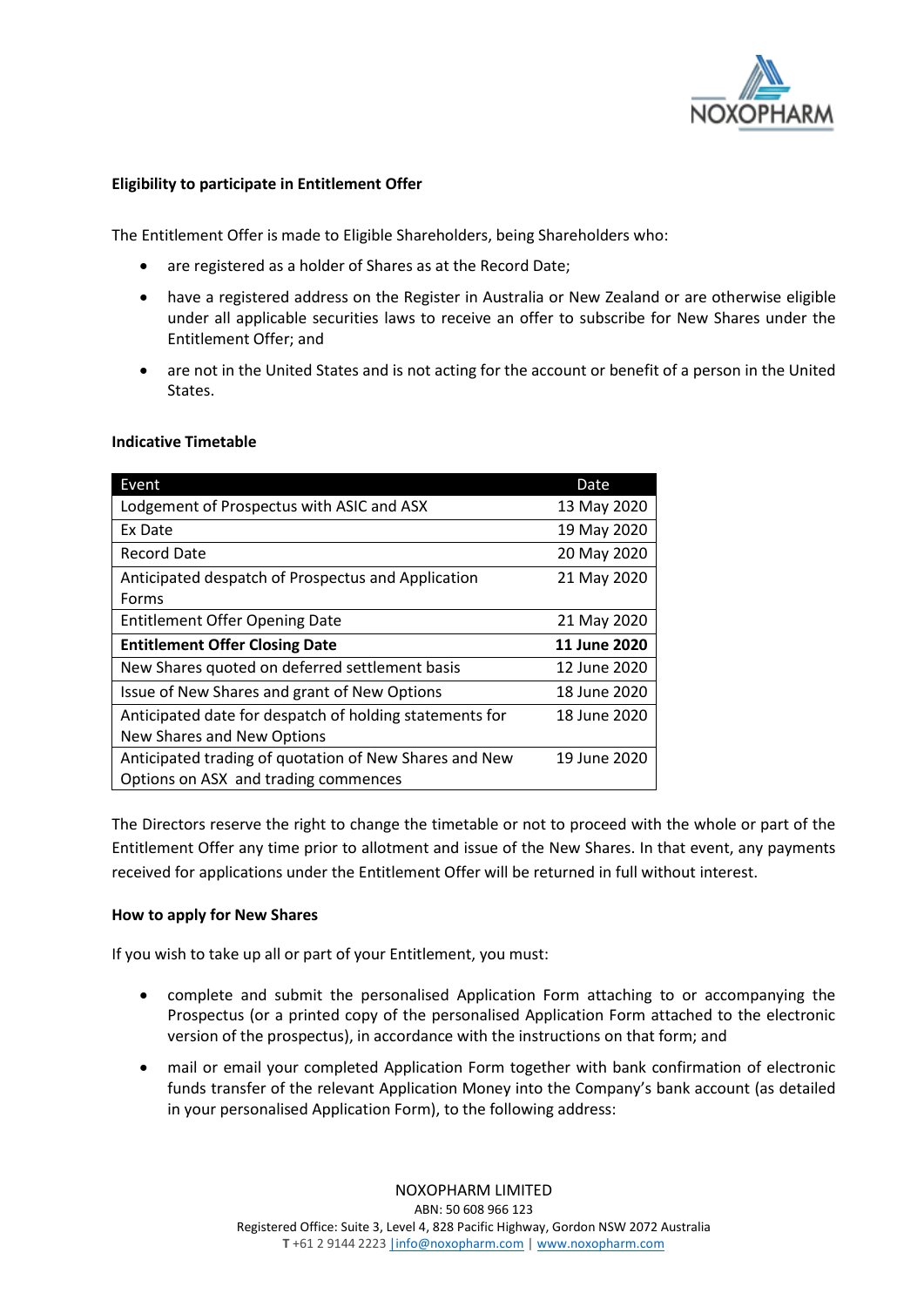

Noxopharm Limited C/- Automic Registry Services GPO Box 5193 Sydney NSW 2001

# [Corporate.actions@automicgroup.com.au](mailto:Corporate.actions@automicgroup.com.au)

Payments must be in Australian currency.

Alternatively, you can pay by BPAY® or electronic funds transfer (EFT) in accordance with the instructions on the Application Form which accompanies the prospectus. It is your responsibility to ensure that the payment is received by the Company no later than 5.00pm (AEST) on the Closing Date.

The Company accepts no responsibility for late or incorrectly completed BPAY® or EFT payments. If paying by BPAY® or EFT in accordance with the instructions on the Application Form, there is no need to forward the completed Application Form to the Share Registry.

To allow sufficient time for your Application to be processed before the Entitlement Offer is closed, please ensure that:

- you have adequate cleared funds in your bank account to pay for the New Shares that you have applied for in your Application Form. Otherwise, you may be taken to have applied for such lower number of New Shares as your cleared Application Money will pay for, or your Application may be rejected, at the discretion of the Board; and
- your Application Form (including Application Money) is received by the Company as soon as practicable after the Entitlement Offer opens, but in any case, by no later than 5.00pm (AEST) on the **Closing Date, which will occur on 11 June 2020**, unless varied by the Company at the discretion of the Board.

Please be aware that your financial institution may implement earlier cut-off times with regard to electronic payment than the time at which the Entitlement Offer close. You should take this into consideration when making payment. The Company takes no responsibility for any failure to receive Application Money before the Entitlement Offer closes arising as a result of, among other things, delays in the processing of payments by financial institutions or acts and omissions of your broker in submitting your Application.

By submitting an Application Form, you are taken to have warranted and represented to the Company that you were given access to the prospectus together with an Application Form. The Corporations Act prohibits any person from passing an Application Form to another person unless it is attached to, or accompanied by, a hard copy of the prospectus or the complete and unaltered electronic version of the prospectus.

If you decide not to accept your Entitlement, you do not need to take any action.

The Prospectus relating to this issue has been lodged with ASX and is available on ASX's company announcement platform at [www.asx.com.au](http://www.asx.com.au/) (ASX code: NOX) and the Company's website [\(http://www.noxopharm.com\)](http://www.noxopharm.com/).